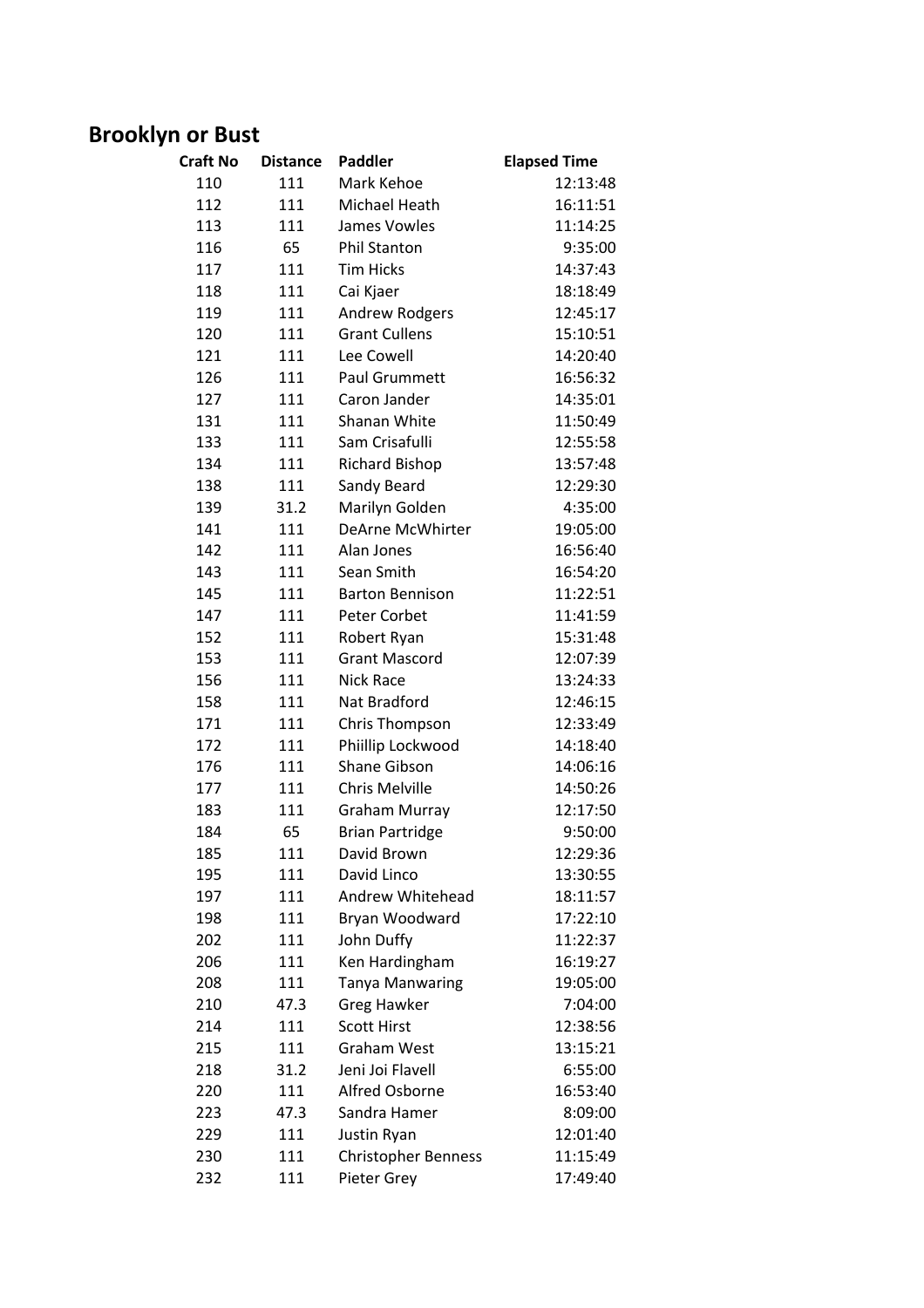| 236 | 111        | Anjie Lees                | 13:06:14             |
|-----|------------|---------------------------|----------------------|
| 240 | 111        | <b>Arthur Papakotsias</b> | 16:11:50             |
| 241 | 31.2       | <b>Michael Rees</b>       | 5:00:00              |
| 249 | 111        | <b>Michael Mills</b>      | 15:36:06             |
| 250 | 111        | <b>Bill McIntosh</b>      | 14:35:01             |
| 255 | 111        | <b>Richard Hudson</b>     | 15:09:14             |
| 256 | 111        | Will Halliday             | 14:45:35             |
| 258 | 111        | <b>Robert Cook</b>        | 14:58:41             |
| 260 | 111        | <b>Bill Walter</b>        | 10:58:52             |
| 264 | 111        | <b>Tim Knox</b>           | 14:35:01             |
| 265 | 111        | Andrew Gebicki            | 14:02:54             |
| 267 | 111        | Leo Butler                | 17:25:40             |
| 268 | 65         | Roger White               | 10:37:00             |
| 270 | 111        | Rory Pryde                | 13:07:00             |
| 273 | 111        | Rob White                 | 11:08:45             |
| 276 | 111        | James Terpening           | 16:53:46             |
| 279 | 111        | Andrew Guy                | 18:19:00             |
| 281 | 111        | Neil Duffy                | 11:46:31             |
| 289 | 111        | <b>Bruce Lew</b>          | 13:47:03             |
| 290 | 111        | Shane McMullen            | 12:25:31             |
| 295 | 111        | <b>Mark Porter</b>        | 12:06:12             |
| 300 | 111        | Jackie Batchelor          | 18:25:29             |
| 301 | 111        | <b>Ben Eagleston</b>      | 18:11:57             |
| 302 | 111        | Angelo Vassiliades        | 14:56:37             |
| 303 | 111        | Darren Williams           | 12:01:45             |
| 304 | 111        | David Hearne              | 12:52:20             |
| 305 | 65         | Paul Hartlipp             | 7:46:00              |
| 306 | 111        | <b>Nicole Bartels</b>     | 13:22:56             |
| 314 | 47.3       | Kiaran Lomas              | 6:19:00              |
| 317 | 111        | <b>Emmanuel Padilla</b>   | 14:18:58             |
| 322 | 111        | Gregg Haythorpe           | 12:46:57             |
| 329 | 111        | Matt Lord                 | 14:24:30             |
| 340 | 111        | Allan Keith               |                      |
| 342 | 111        | Carlos Perez              | 12:56:56<br>10:58:52 |
| 344 | 111        | <b>Brian Yates</b>        | 14:27:05             |
| 345 |            |                           | 15:01:55             |
|     | 111<br>111 | Philip Archer             |                      |
| 346 |            | Kenji Ogawa               | 13:52:53             |
| 347 | 111        | <b>Tristan Langton</b>    | 17:00:30             |
| 348 | 111        | Andrew Knight             | 14:02:54             |
| 352 | 111        | James Botfield            | 15:12:13             |
| 359 | 111        | <b>Martin Renwick</b>     | 12:36:05             |
| 361 | 111        | Chris Quirk               | 9:55:40              |
| 362 | 65         | Adrian Jenner             | 11:10:00             |
| 363 | 111        | Matthew Swann             | 13:24:33             |
| 364 | 65         | <b>Justin Paine</b>       | 12:40:00             |
| 366 | 111        | <b>Mark Glendenning</b>   | 13:04:51             |
| 371 | 111        | Scott Pilarski            | 14:14:57             |
| 376 | 111        | Mike Finnegan             | 15:02:27             |
| 378 | 111        | <b>Stuart Hosford</b>     | 13:07:00             |
| 379 | 111        | <b>Adam Phillips</b>      | 13:16:52             |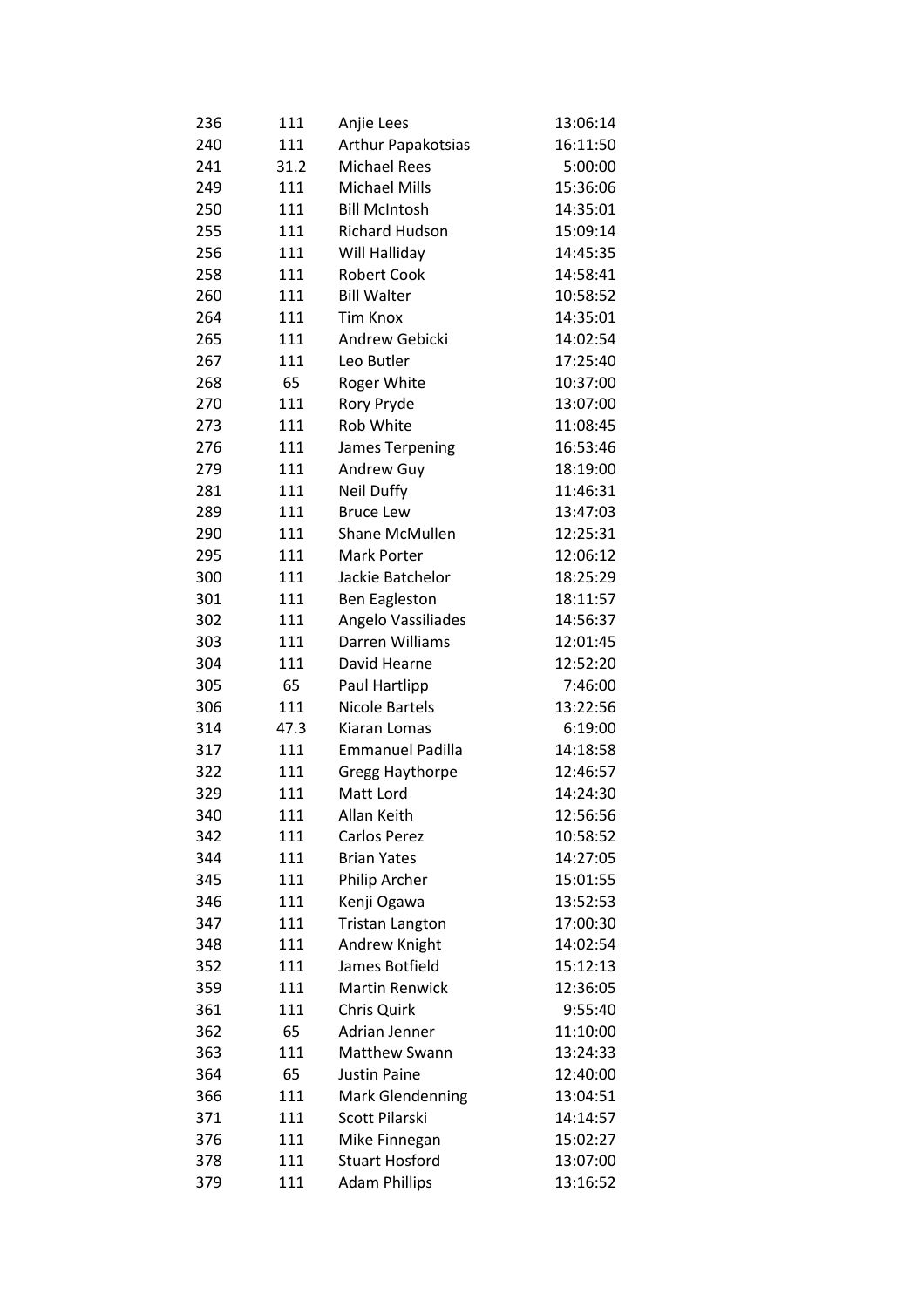| 382 | 111  | <b>Tony Carr</b>       | 11:36:29 |
|-----|------|------------------------|----------|
| 383 | 111  | Andrew Kucyper         | 16:27:27 |
| 387 | 65   | Deborah Dummett        | 10:36:00 |
| 392 | 111  | <b>Matthew Gibbens</b> | 10:59:16 |
| 394 | 111  | <b>Robert Manning</b>  | 13:52:53 |
| 395 | 111  | Lance Brooks           | 14:22:18 |
| 401 | 111  | <b>Cameron Banks</b>   | 12:51:03 |
| 403 | 111  | <b>William Warrick</b> | 14:39:13 |
| 409 | 111  | <b>Andrew Murray</b>   | 14:39:13 |
| 410 | 111  | William Lulham         | 12:51:02 |
| 417 | 111  | Paul O'Neill           | 10:47:57 |
| 418 | 111  | <b>John Davis</b>      | 15:02:27 |
| 420 | 31.2 | <b>Tom Blunt</b>       | 5:10:00  |
| 421 | 111  | <b>Ralph Stonell</b>   | 14:24:30 |
| 422 | 111  | Peter Middleton        | 14:48:09 |
| 423 | 111  | Paul Hickman           | 14:04:48 |
| 425 | 111  | Geoff Forward          | 12:56:56 |
| 431 | 47.3 | <b>Andrew Benoit</b>   | 6:42:00  |
| 432 | 111  | Mark Goddard           | 11:47:59 |
| 435 | 111  | <b>Rees Hughes</b>     | 12:00:27 |
| 438 | 81.6 | Christopher McAlinden  | 10:35:00 |
| 439 | 111  | Danny Murrill          | 13:49:38 |
| 442 | 65   | <b>Andrew Pratley</b>  | 9:26:00  |
| 443 | 111  | Peter Kemp             | 12:43:24 |
| 448 | 77   | <b>Winey Suen</b>      | 16:00:00 |
| 450 | 111  | James McEwan           | 15:49:35 |
| 451 | 111  | David Peddley          | 12:33:57 |
| 454 | 40.8 | Peter Brennan          | 6:45:00  |
| 460 | 65   | Michael Stelzer        | 9:53:00  |
| 461 | 111  | <b>Brett Iredale</b>   | 14:28:24 |

# **Brooklyn or Bust 2**

| <b>Craft No</b> | <b>Distance</b> | Paddler                | <b>Elapsed Time</b> |
|-----------------|-----------------|------------------------|---------------------|
| 111             | 111             | Joan Morison           | 12:06:59            |
| 111             |                 | <b>Richard Barnes</b>  | 12:06:59            |
| 148             | 111             | Paul Carter            | 10:47:20            |
| 148             |                 | <b>Trudy Carter</b>    | 10:47:20            |
| 149             | 111             | <b>William Canning</b> | 16:53:38            |
| 149             |                 | John Canning           | 16:53:38            |
| 150             | 111             | Kent Holman            | 15:02:54            |
| 150             |                 | <b>Brit Winters</b>    | 15:02:54            |
| 154             | 111             | Peter Fitzgerald       | 10:39:33            |
| 154             |                 | John Fitzgerald        | 10:39:33            |
| 162             | 111             | Craig Ellis            | 10:20:55            |
| 162             |                 | Carmen Ellis           | 10:20:55            |
| 165             | 111             | Mark Bretag            | 13:30:41            |
| 165             |                 | <b>Warren Bretag</b>   | 13:30:41            |
| 169             | 111             | David Bachmayer        | 13:46:02            |
| 169             |                 | Roy Baskin             | 13:46:02            |
| 186             | 111             | Daniel Green           | 16:49:50            |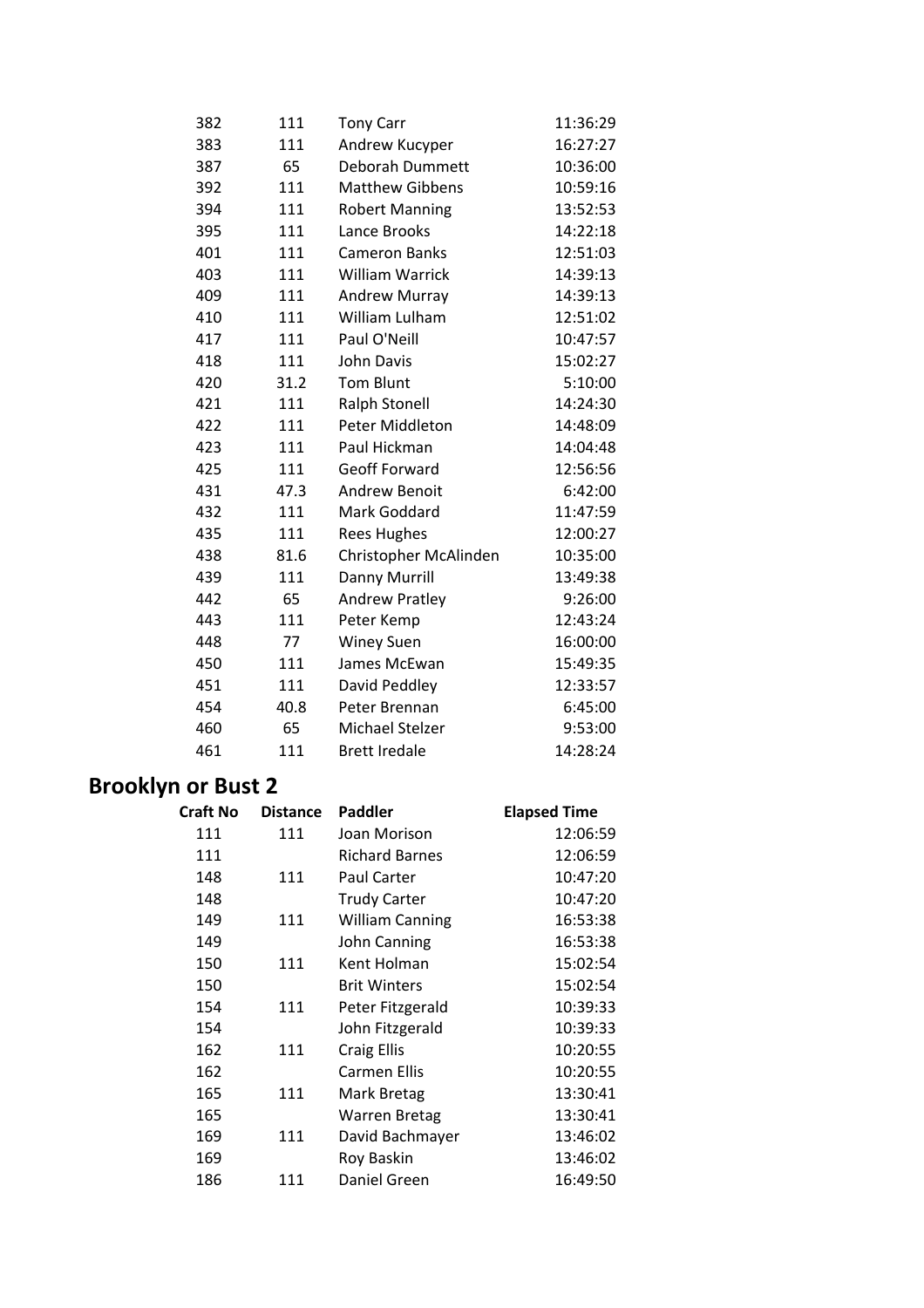| 186 |      | Warren Green                  | 16:49:50 |
|-----|------|-------------------------------|----------|
| 187 | 111  | Graeme Booker                 | 17:02:14 |
| 187 |      | Alan Michie                   | 17:02:14 |
| 192 | 111  | Mark Smith                    | 11:56:36 |
| 192 |      | Luke Murray                   | 11:56:36 |
| 204 | 111  | Nathan Lane                   | 15:44:42 |
| 204 |      | <b>Tim Donnelly</b>           | 15:44:42 |
| 207 | 111  | lan Baker                     | 11:26:26 |
| 207 |      | <b>Brian Pert</b>             | 11:26:26 |
| 221 | 111  | Hayden Wallace                | 10:50:22 |
| 221 |      | Alan Conwell                  | 10:50:22 |
| 224 | 111  | <b>Shaun Aarons</b>           | 13:00:01 |
| 224 |      | Gary Katzeff                  | 13:00:01 |
| 225 | 40.8 | Louise Chomley                | 7:25:00  |
| 225 |      | <b>Tim Richards</b>           | 7:25:00  |
| 226 | 111  | Raphael Kwa                   | 13:47:52 |
| 226 |      | Lachlan Kwa                   | 13:47:52 |
| 231 | 111  | Gavan Riley                   | 11:16:20 |
| 231 |      | <b>Stephen Brett</b>          | 11:16:20 |
| 237 | 111  | <b>Grant Giuliani</b>         | 18:28:13 |
| 237 |      | Sean Macgugan                 | 18:28:13 |
| 243 | 111  | <b>Richard Collins</b>        | 11:30:09 |
| 243 |      | Peter White                   | 11:30:09 |
| 244 | 111  | Peter Holz                    | 9:05:30  |
| 244 |      | <b>Glen Young</b>             | 9:05:30  |
| 245 | 111  | Norman Weiss                  | 14:08:41 |
| 245 |      | Rodney Goldberg               | 14:08:41 |
| 259 | 111  | <b>Trudi Nugent</b>           | 10:58:53 |
| 259 |      | <b>Greg Smith</b>             | 10:58:53 |
| 266 | 111  | Dayman Foley                  | 14:15:12 |
| 266 |      | Joel Den-Besten               | 14:15:12 |
| 274 | 111  | <b>Trevor Waters</b>          | 11:08:52 |
| 274 |      |                               | 11:08:52 |
| 284 | 111  | Cathy Miller<br>Duane Millard | 15:36:52 |
| 284 |      |                               | 15:36:52 |
| 285 |      | Peter Prendergast             | 13:27:19 |
|     | 111  | David Ogle<br>Mark Grimmond   |          |
| 285 |      |                               | 13:27:19 |
| 288 | 111  | <b>Gary Roberts</b>           | 12:46:25 |
| 288 |      | Kevin Kelly                   | 12:46:25 |
| 291 | 111  | John Malone                   | 14:56:19 |
| 291 |      | Jeremy Kong                   | 14:56:19 |
| 299 | 111  | Mary Weaver                   | 14:56:48 |
| 299 |      | Maureen O'Neill               | 14:56:48 |
| 326 | 111  | Steve Brajkovich              | 11:55:41 |
| 326 |      | Paul Atkinson                 | 11:55:41 |
| 327 | 31.2 | <b>Christine King</b>         | 4:05:00  |
| 327 |      | Phillip Newton                | 4:05:00  |
| 332 | 111  | <b>Isaac Condran</b>          | 17:41:57 |
| 332 |      | Tim Condran                   | 17:41:57 |
| 333 | 111  | Michael McLean                | 14:51:20 |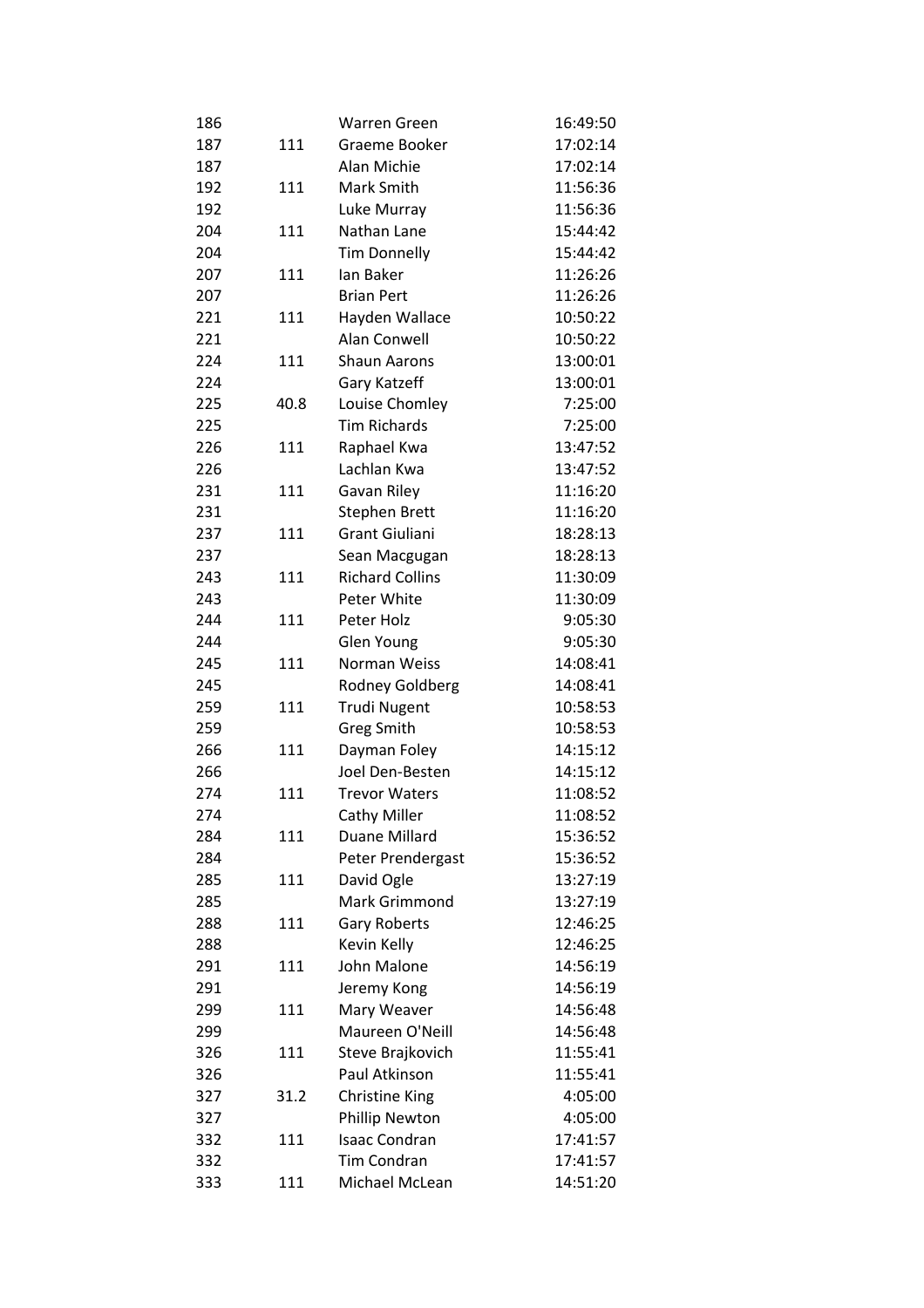| 333 |      | <b>Myles Rogerson</b>  | 14:51:20 |
|-----|------|------------------------|----------|
| 334 | 111  | <b>Michael New</b>     | 13:02:01 |
| 334 |      | Carl Duggan            | 13:02:01 |
| 335 | 111  | Ivor Jacobson          | 14:09:38 |
| 335 |      | <b>Leonard Gentin</b>  | 14:09:38 |
| 350 | 111  | Wayne Dillon           | 12:04:38 |
| 350 |      | Andrew Bekkema         | 12:04:38 |
| 351 | 65   | Katelyn Hoad           | 11:45:00 |
| 351 |      | <b>Peter Newman</b>    | 11:45:00 |
| 353 | 111  | <b>Josh Saxton</b>     | 17:52:40 |
| 353 |      | Lareina Rettke         | 17:52:40 |
| 354 | 111  | Sarah Steele           | 16:17:25 |
| 354 |      | <b>Miriam Hicks</b>    | 16:17:25 |
| 355 | 111  | Evan Morris            | 18:34:45 |
| 355 |      | Melissa Jones          | 18:34:45 |
| 356 | 98.5 | <b>Tim Brown</b>       | 17:35:00 |
| 356 |      | <b>Timothy Hodgman</b> | 17:35:00 |
| 357 | 111  | <b>Cameron Wilson</b>  | 17:17:50 |
| 357 |      | Jonathon Norton        | 17:17:50 |
| 358 | 59   | Paul Woodford          | 8:32:00  |
| 358 |      | Rondy Chan             | 8:32:00  |
| 372 | 111  | <b>Stuart Myers</b>    | 10:53:31 |
| 372 |      | David Goodie           | 10:53:31 |
| 373 | 111  | <b>Brett Hodge</b>     | 14:11:31 |
| 373 |      | Karl Schutte           | 14:11:31 |
| 374 | 111  | Sebastian Langton      | 16:27:45 |
| 374 |      | <b>Tavis Gillies</b>   | 16:27:45 |
| 375 | 111  | <b>Marc Pettingill</b> | 14:58:30 |
| 375 |      | Vij Sundram-Pillai     | 14:58:30 |
| 388 | 111  | Jason Wilson           | 12:37:36 |
| 388 |      | Sara Morse             | 12:37:36 |
| 389 | 111  | Lachlan Lee            | 10:46:22 |
| 389 |      | Oliver Hankin          | 10:46:22 |
| 390 | 111  | <b>Wayne Young</b>     | 12:30:20 |
| 390 |      | <b>Trevor Hodges</b>   | 12:30:20 |
| 391 |      | Julian Lim             | 6:25:00  |
| 391 | 31.2 | <b>Wayne Feng</b>      | 6:25:00  |
| 393 | 111  | Ling Ling Tsai         | 12:25:41 |
| 393 |      | Claire Hosegood        | 12:25:41 |
| 393 |      | <b>Marcio Martins</b>  | 12:25:41 |
| 393 |      | Christopher Alexandrou | 12:25:41 |
| 393 |      | <b>Brad Truran</b>     | 12:25:41 |
| 393 |      | David Hammond          | 12:25:41 |
| 393 |      | Amanda Ryan            | 12:25:41 |
| 397 | 47.3 | Daniel Cormie          | 6:42:00  |
| 397 |      | Corey McKinnon         | 6:42:00  |
| 398 | 65   | Callum Hayne           | 11:50:00 |
| 398 |      | Liam Zell              | 11:50:00 |
| 399 | 98.5 | Mark Sayers            | 15:30:00 |
| 399 |      | <b>Matthew Burling</b> | 15:30:00 |
|     |      |                        |          |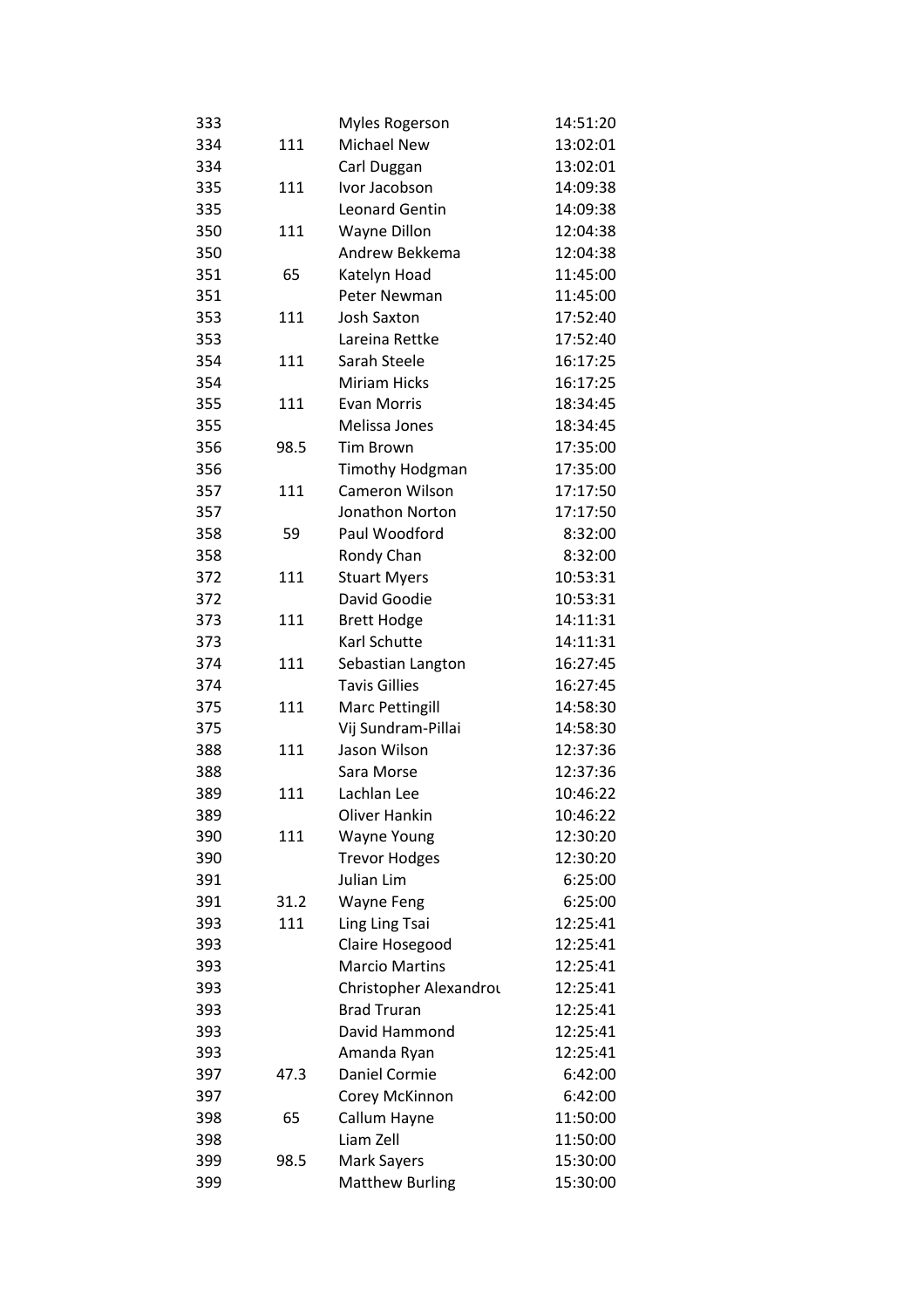| 400                        | 111             | Dave Jenkins                        | 16:27:25            |                      |
|----------------------------|-----------------|-------------------------------------|---------------------|----------------------|
| 400                        |                 | Declan Cruickshank                  | 16:27:25            |                      |
| 402                        | 111             | Mia Moloney                         | 14:01:26            |                      |
| 402                        |                 | Will Moloney                        | 14:01:26            |                      |
| 404                        | 111             | Danny Spillane                      | 14:39:06            |                      |
| 404                        |                 | Patrick Spillane                    | 14:39:06            |                      |
| 405                        | 111             | Claudia Turnbull                    | 15:42:40            |                      |
| 405                        |                 | John Turnbull                       | 15:42:40            |                      |
| 406                        | 111             | <b>Peter Hall</b>                   | 11:51:57            |                      |
| 406                        |                 | Benjamin Hall                       | 11:51:57            |                      |
| 411                        | 111             | Jessica Watters                     | 13:38:41            |                      |
| 411                        |                 | <b>Mark Watters</b>                 | 13:38:41            |                      |
| 440                        | 111             | Neil Thompson                       | 14:40:51            |                      |
| 440                        |                 | Rahil Nagpal<br><b>Bob Kenderes</b> | 14:40:51            |                      |
| 447                        | 111             |                                     | 12:31:50            |                      |
| 447                        |                 | Tim Dodd                            | 12:31:50            |                      |
| Mens Veteran 40+ - C2      |                 |                                     |                     |                      |
| <b>Craft No</b>            | <b>Distance</b> | <b>Paddler</b>                      | <b>Elapsed Time</b> | <b>Handicap Time</b> |
| 381                        | 111             | <b>Steve Harmer</b>                 | 11:16:08            | 11:03:17             |
|                            |                 | John Harmer                         | 11:16:08            |                      |
| Mens Veteran 50+ - C2      |                 |                                     |                     |                      |
| <b>Craft No</b>            | <b>Distance</b> | <b>Paddler</b>                      | <b>Elapsed Time</b> | <b>Handicap Time</b> |
| 175                        | 111             | Michael Eaton                       | 13:50:42            | 13:10:00             |
|                            |                 | <b>Michael Hawkins</b>              | 13:50:42            |                      |
|                            |                 | Michael Eaton                       | 13:50:42            |                      |
| <b>Mixed Open C2</b>       |                 |                                     |                     |                      |
| <b>Craft No</b>            | <b>Distance</b> | <b>Paddler</b>                      | <b>Elapsed Time</b> | <b>Handicap Time</b> |
| 385                        | 111             | <b>Gaeton Plourde</b>               | 10:37:44            | 10:00:06             |
|                            |                 | Tanya White                         | 10:37:44            |                      |
| Mixed Veteran 40+ - C2     |                 |                                     |                     |                      |
| <b>Craft No</b>            | <b>Distance</b> | <b>Paddler</b>                      | <b>Elapsed Time</b> | <b>Handicap Time</b> |
| 167                        | 111             | Michael Weaver                      | 14:10:07            | 12:45:57             |
|                            |                 | Jacque Weaver                       | 14:10:07            |                      |
| Mens Veteran 40+ - DRR     |                 |                                     |                     |                      |
|                            |                 |                                     |                     |                      |
| <b>Craft No</b>            | <b>Distance</b> | <b>Paddler</b>                      | <b>Elapsed Time</b> | <b>Handicap Time</b> |
| 457                        | 111             | Gordon McLardy                      | 13:22:55            | 12:20:17             |
| Mens Veteran 60+ - DRR     |                 |                                     |                     |                      |
| <b>Craft No</b>            | <b>Distance</b> | <b>Paddler</b>                      | <b>Elapsed Time</b> | <b>Handicap Time</b> |
| 235                        | 111             | <b>Brian Lyon</b>                   | 14:32:47            | 12:43:41             |
| <b>Ladies Veteran50+K1</b> |                 |                                     |                     |                      |
| <b>Craft No</b>            | <b>Distance</b> | <b>Paddler</b>                      | <b>Elapsed Time</b> | <b>Handicap Time</b> |
| 339                        | 31.2            | Gaye Hatfield                       | 3:55:00             |                      |
| Mens Veteran 40+ - K1      |                 |                                     |                     |                      |
| <b>Craft No</b>            | <b>Distance</b> | <b>Paddler</b>                      | <b>Elapsed Time</b> | <b>Handicap Time</b> |
| 239                        | 111             | Brendan O'Sullivan                  | 10:34:01            | 11:29:49             |
|                            |                 |                                     |                     |                      |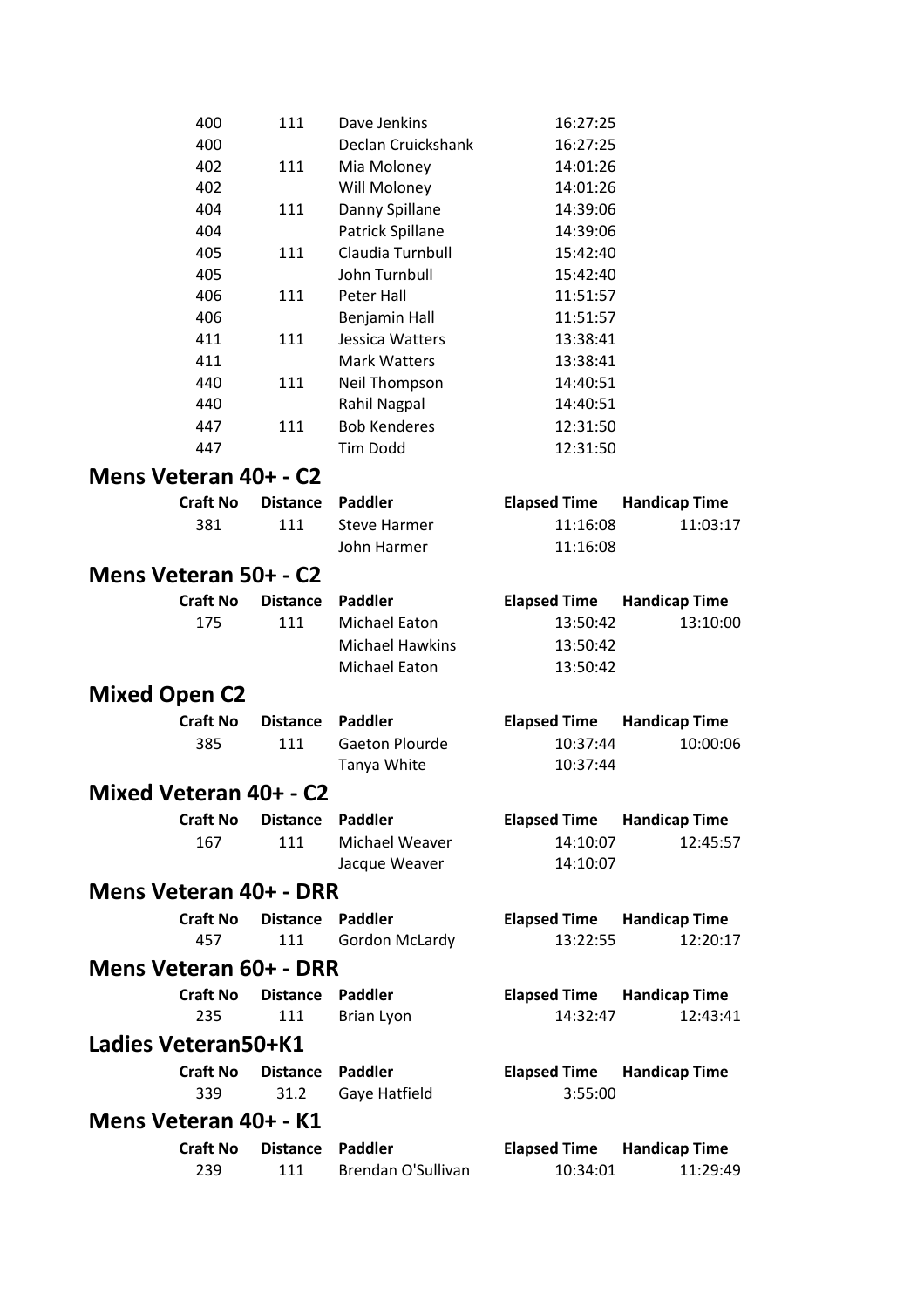| Ladies Open - K2           |                        |                        |                                                                                              |                                                                 |                                  |
|----------------------------|------------------------|------------------------|----------------------------------------------------------------------------------------------|-----------------------------------------------------------------|----------------------------------|
|                            | <b>Craft No</b><br>445 | <b>Distance</b><br>111 | Paddler<br>Suzie Rhydderch<br>Rozetta Payne                                                  | <b>Elapsed Time</b><br>10:56:33<br>10:56:33                     | <b>Handicap Time</b><br>10:38:10 |
| Ladies Veteran 40+ - K2    |                        |                        |                                                                                              |                                                                 |                                  |
|                            | <b>Craft No</b>        | <b>Distance</b>        | Paddler                                                                                      | <b>Elapsed Time</b>                                             | <b>Handicap Time</b>             |
|                            | 227                    | 111                    | Janet Oldham<br>Friederike Welter                                                            | 10:43:55<br>10:43:55                                            | 10:04:00                         |
| Mens Veteran 50+ - K2      |                        |                        |                                                                                              |                                                                 |                                  |
|                            | <b>Craft No</b>        | <b>Distance</b>        | Paddler                                                                                      | <b>Elapsed Time</b>                                             | <b>Handicap Time</b>             |
|                            | 282                    | 65                     | Lawrence J Kenyon<br><b>Robert Chant</b>                                                     | 6:40:00<br>6:40:00                                              |                                  |
| Open - K4                  |                        |                        |                                                                                              |                                                                 |                                  |
|                            | <b>Craft No</b><br>199 | <b>Distance</b><br>111 | Paddler<br>Brendan Luchetti<br>Jared Thompson<br><b>Ben Thompson</b><br><b>Greg Thompson</b> | <b>Elapsed Time</b><br>8:11:53<br>8:11:53<br>8:11:53<br>8:11:53 | <b>Handicap Time</b><br>10:34:32 |
| <b>Mens Junior - LREC2</b> |                        |                        |                                                                                              |                                                                 |                                  |
|                            | <b>Craft No</b><br>408 | <b>Distance</b><br>111 | Paddler<br>Tom Gordon                                                                        | <b>Elapsed Time</b><br>14:53:37                                 | <b>Handicap Time</b><br>14:39:19 |
|                            | 452                    | 111                    | Angus Brunsdon<br>Will Murray<br>Harry Lloyd                                                 | 14:53:37<br>17:32:40<br>17:32:40                                | 17:15:49                         |
|                            | 414                    | 111                    | Will Howard<br>Sam Mason                                                                     | 17:34:51<br>17:34:51                                            | 17:17:58                         |
| Ladies Veteran 40+ - LREC2 |                        |                        |                                                                                              |                                                                 |                                  |
|                            | <b>Craft No</b><br>321 | <b>Distance</b><br>111 | Paddler<br>Justine Ella<br>Susan O'Hara                                                      | <b>Elapsed Time</b><br>11:11:28<br>11:11:28                     | <b>Handicap Time</b><br>9:56:16  |
| <b>Open-LREC2</b>          |                        |                        |                                                                                              |                                                                 |                                  |
|                            | <b>Craft No</b>        | <b>Distance</b>        | <b>Paddler</b>                                                                               | <b>Elapsed Time</b>                                             | <b>Handicap Time</b>             |
|                            | 384                    | 111                    | <b>Matt Shields</b><br>Michael Quinn                                                         | 9:48:45<br>9:48:45                                              | 10:29:58                         |
|                            | 365                    | 111                    | James Hodder<br><b>Malcolm Pirie</b>                                                         | 13:55:18<br>13:55:18                                            | 14:53:46                         |
|                            | 173                    | 111                    | Ken Knight<br><b>Adam Martin</b>                                                             | 14:53:04<br>14:53:04                                            | 15:55:35                         |
|                            | 434                    | 111                    | Michael Coleman<br>Dean Sorley                                                               | 15:06:46<br>15:06:46                                            | 16:10:14                         |
| Mens Veteran 40+ - LREC2   |                        |                        |                                                                                              |                                                                 |                                  |
|                            | <b>Craft No</b>        | <b>Distance</b>        | Paddler                                                                                      | <b>Elapsed Time</b>                                             | <b>Handicap Time</b>             |
|                            | 102                    | 111                    | <b>Mick Carroll</b><br>Jack Ward                                                             | 8:53:51<br>8:53:51                                              | 9:13:36                          |
|                            | 211                    | 111                    | Stephen Monger                                                                               | 9:03:01                                                         | 9:23:06                          |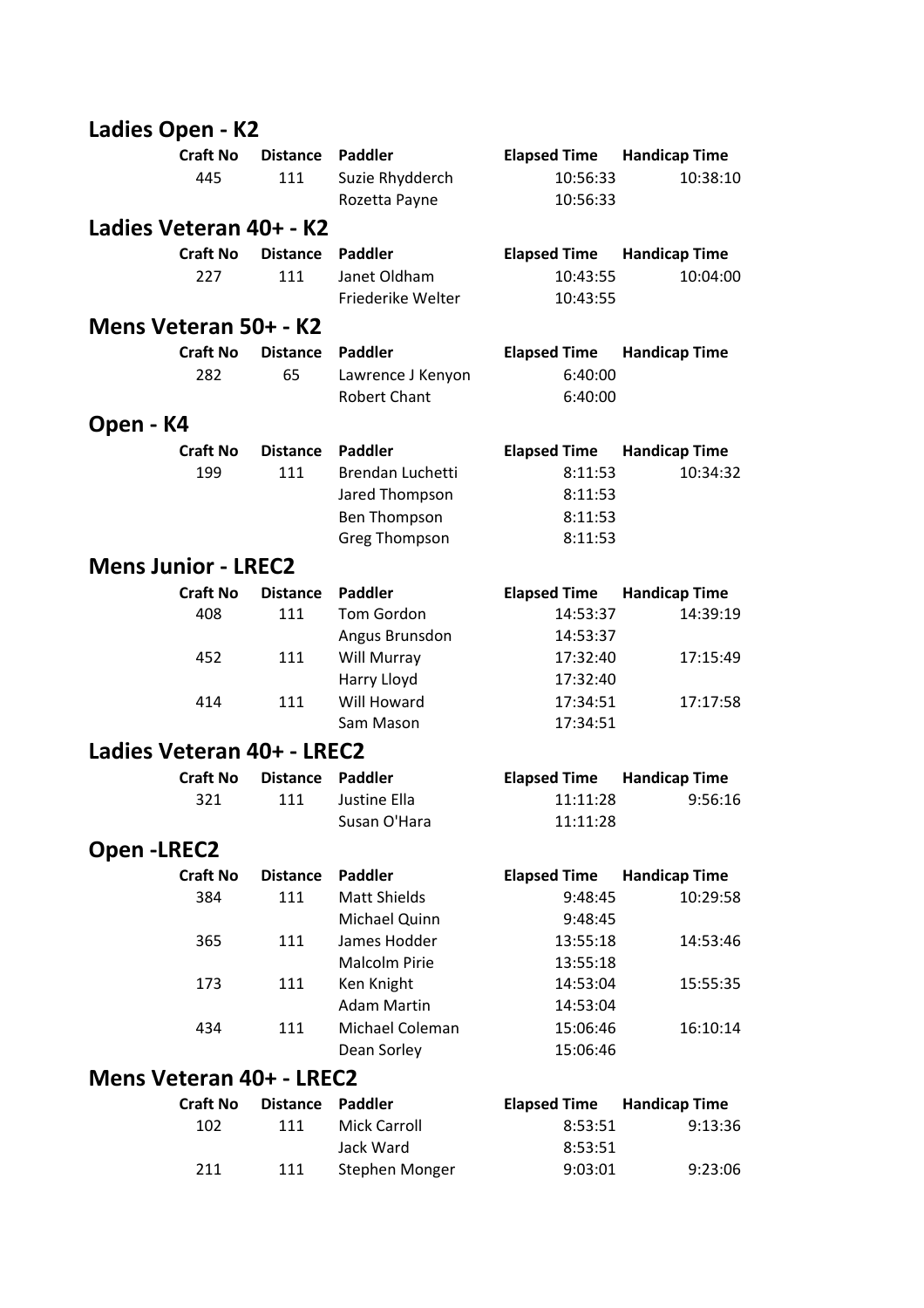|                                  |                 |                 | Mal Crosland                        | 9:03:01              |                      |  |
|----------------------------------|-----------------|-----------------|-------------------------------------|----------------------|----------------------|--|
|                                  | 269             | 111             | Wayne Sahlman                       | 11:47:50             | 12:14:01             |  |
|                                  |                 |                 | John Harrison                       | 11:47:50             |                      |  |
|                                  | 293             | 111             | James Mumme                         | 12:01:37             | 12:28:19             |  |
|                                  |                 |                 | John Thearle                        | 12:01:37             |                      |  |
|                                  | 228             | 111             | Simon Smith                         | 14:15:30             | 14:47:09             |  |
|                                  |                 |                 | Peter Tonagh                        | 14:15:30             |                      |  |
| Mens Veteran 50+ - LREC2         |                 |                 |                                     |                      |                      |  |
|                                  | <b>Craft No</b> | <b>Distance</b> | Paddler                             |                      |                      |  |
|                                  | 331             |                 | <b>Steve Morrison</b>               | <b>Elapsed Time</b>  | <b>Handicap Time</b> |  |
|                                  |                 | 111             | Simon Blumenthal                    | 10:24:58<br>10:24:58 | 10:28:05             |  |
|                                  | 324             | 111             | Philip Arnold                       | 10:45:52             |                      |  |
|                                  |                 |                 | <b>Ross Dennis</b>                  | 10:45:52             | 10:49:06             |  |
|                                  | 135             | 111             |                                     | 11:05:59             |                      |  |
|                                  |                 |                 | Wayne Rush<br><b>Bill Forrester</b> | 11:05:59             | 11:09:19             |  |
|                                  | 100             | 111             | Kent Heazlett                       | 12:27:10             |                      |  |
|                                  |                 |                 | Mark O'Hara                         | 12:27:10             | 12:30:54             |  |
|                                  | 292             | 111             | Jim Meehan                          | 14:07:15             | 14:11:29             |  |
|                                  |                 |                 | Paul O'Connor                       | 14:07:15             |                      |  |
|                                  | 323             | 31.2            |                                     | 3:55:00              |                      |  |
|                                  |                 |                 | Lee Wright                          |                      |                      |  |
|                                  |                 |                 | Geoff Holloway                      | 3:55:00              |                      |  |
| Mens Veteran 60+ - LREC2         |                 |                 |                                     |                      |                      |  |
|                                  | <b>Craft No</b> | <b>Distance</b> | <b>Paddler</b>                      | <b>Elapsed Time</b>  | <b>Handicap Time</b> |  |
|                                  | 336             | 111             | <b>Phillip Geddes</b>               | 11:19:01             | 11:08:09             |  |
|                                  |                 |                 | Paul van Koesveld                   | 11:19:01             |                      |  |
| <b>Mixed Open - LREC2</b>        |                 |                 |                                     |                      |                      |  |
|                                  |                 |                 |                                     |                      |                      |  |
|                                  | <b>Craft No</b> | <b>Distance</b> | <b>Paddler</b>                      |                      |                      |  |
|                                  |                 |                 |                                     | <b>Elapsed Time</b>  | <b>Handicap Time</b> |  |
|                                  | 179             | 111             | Kristy Benjamin                     | 8:58:02              | 8:55:21              |  |
|                                  |                 |                 | <b>Bob Turner</b>                   | 8:58:02              |                      |  |
| <b>Mixed Veteran 50+ - LREC2</b> |                 |                 |                                     |                      |                      |  |
|                                  | <b>Craft No</b> | <b>Distance</b> | <b>Paddler</b>                      | <b>Elapsed Time</b>  | <b>Handicap Time</b> |  |
|                                  | 123             | 111             | David Broad                         | 14:59:32             | 13:47:34             |  |
|                                  |                 |                 | Claire Shanahan                     | 14:59:32             |                      |  |
|                                  | 312             | 93.5            | <b>Robert Collins</b>               | 10:11:00             |                      |  |
|                                  |                 |                 | Patricia Ashton                     | 10:11:00             |                      |  |
|                                  | 367             | 65              | Marg Cook                           | 7:34:00              |                      |  |
|                                  |                 |                 | Rob Cook                            | 7:34:00              |                      |  |
|                                  | 328             | 40.8            | Cynthia Moncrieff                   | 6:15:00              |                      |  |
|                                  |                 |                 | <b>Ross Moncrieff</b>               | 6:15:00              |                      |  |
| <b>Ladies Junior - LREC</b>      |                 |                 |                                     |                      |                      |  |
|                                  | <b>Craft No</b> | <b>Distance</b> | <b>Paddler</b>                      | <b>Elapsed Time</b>  | <b>Handicap Time</b> |  |
|                                  | 449             | 40.8            | Kate Ramsay                         | 6:43:00              |                      |  |
| Ladies Veteran 50+ - LREC        |                 |                 |                                     |                      |                      |  |
|                                  | <b>Craft No</b> | <b>Distance</b> | <b>Paddler</b>                      | <b>Elapsed Time</b>  | <b>Handicap Time</b> |  |
|                                  | 166             | 111             | Meg Thornton                        | 14:42:26             | 12:04:29             |  |
|                                  | 320             | 111             | Diane Staniforth                    | 15:55:45             | 13:04:40             |  |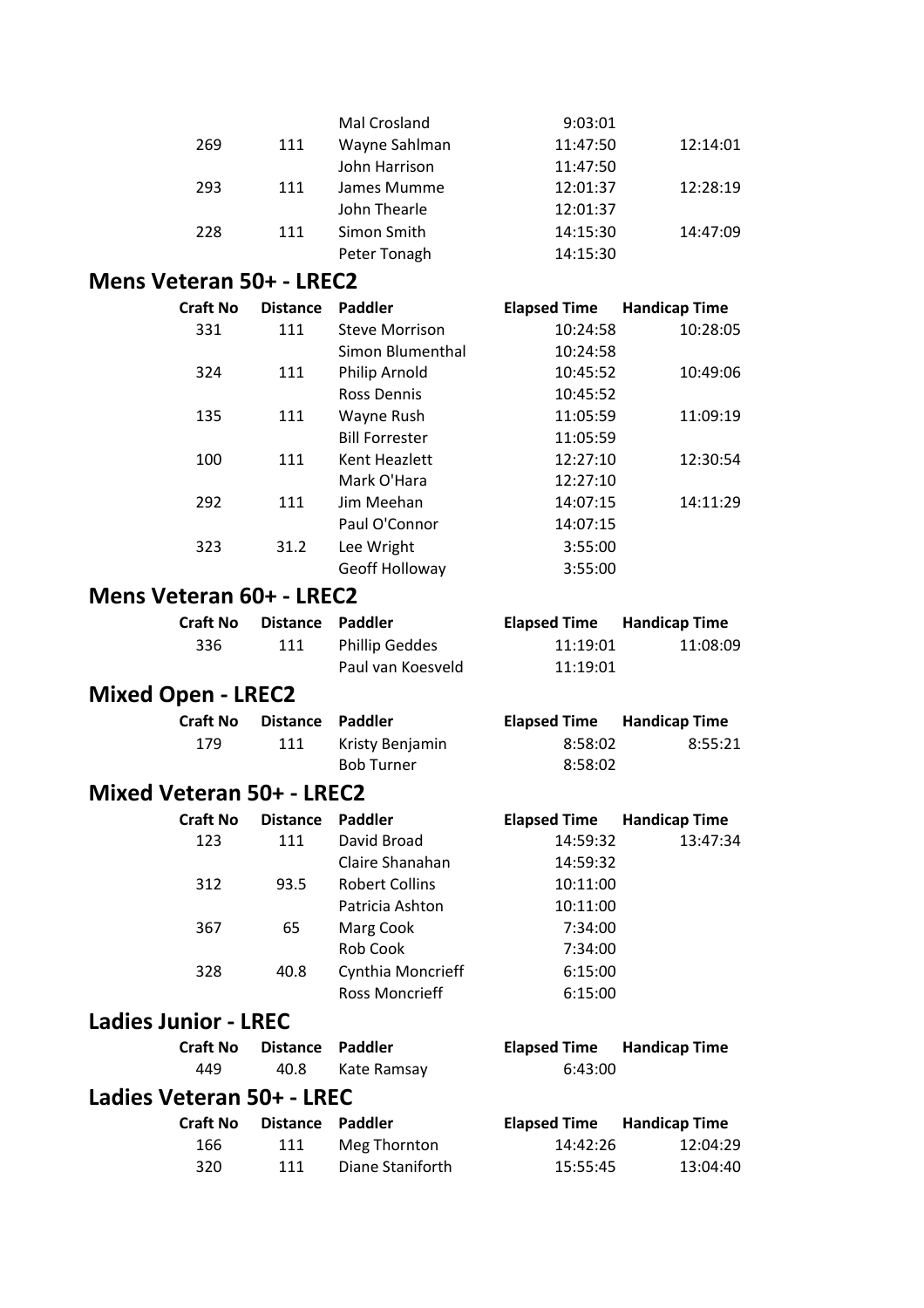### **Ladies Veteran60+LREC1**

|                                | <b>Craft No</b> | <b>Distance</b> | <b>Paddler</b>        | <b>Elapsed Time</b> | <b>Handicap Time</b> |
|--------------------------------|-----------------|-----------------|-----------------------|---------------------|----------------------|
|                                | 343             | 111             | Lorraine Lew          | 15:01:23            | 12:01:06             |
|                                | 307             | 111             | <b>Helen Tongway</b>  | 15:18:54            | 12:15:07             |
| <b>Open-LREC</b>               |                 |                 |                       |                     |                      |
|                                | <b>Craft No</b> | <b>Distance</b> | <b>Paddler</b>        | <b>Elapsed Time</b> | <b>Handicap Time</b> |
|                                | 137             | 111             | Geeb Smith            | 10:18:13            | 10:34:17             |
|                                | 122             | 111             | Derek Chart           | 11:35:12            | 11:53:17             |
|                                | 216             | 111             | Robin Darnley         | 11:41:21            | 11:59:35             |
| Mens Veteran 40+ - LREC        |                 |                 |                       |                     |                      |
|                                | <b>Craft No</b> | <b>Distance</b> | <b>Paddler</b>        | <b>Elapsed Time</b> | <b>Handicap Time</b> |
|                                | 193             | 111             | Mark Hempel           | 10:40:55            | 10:37:43             |
|                                | 163             | 111             | Martin Vanderpoel     | 11:41:05            | 11:37:35             |
|                                | 129             | 111             | Andrrew Stoodley      | 11:55:36            | 11:52:01             |
|                                | 101             | 111             | Andrew Giardini       | 12:05:01            | 12:01:23             |
|                                | 427             | 111             | John Boult            | 14:25:44            | 14:21:24             |
|                                | 114             | 65              | Peter Waugh           | 7:48:00             |                      |
| <b>Mens Veteran 50+ - LREC</b> |                 |                 |                       |                     |                      |
|                                | <b>Craft No</b> | <b>Distance</b> | <b>Paddler</b>        | <b>Elapsed Time</b> | <b>Handicap Time</b> |
|                                | 164             | 111             | <b>Greg Archibald</b> | 10:59:14            | 10:35:30             |
|                                | 160             | 111             | Ian Vaile             | 11:44:01            | 11:18:40             |
|                                | 316             | 111             | <b>Tony Compton</b>   | 12:18:23            | 11:51:48             |
|                                | 196             | 111             | Lawry Brayne          | 12:23:15            | 11:56:30             |
|                                | 280             | 111             | Chris Foote           | 12:23:29            | 11:56:43             |
|                                | 242             | 111             | <b>Richard Carey</b>  | 12:24:58            | 11:58:09             |
|                                | 180             | 111             | <b>Roy Willis</b>     | 12:42:01            | 12:14:35             |
|                                | 433             | 111             | Anthony Grey          | 14:20:10            | 13:49:12             |
|                                | 219             | 47.3            | William Johnstone     | 5:58:00             |                      |
| Mens Veteran 60+ - LREC        |                 |                 |                       |                     |                      |
|                                | <b>Craft No</b> | <b>Distance</b> | <b>Paddler</b>        | <b>Elapsed Time</b> | <b>Handicap Time</b> |
|                                | 254             | 111             | Rob Hardy             | 11:19:26            | 10:41:23             |
|                                | 233             | 111             | Glenn Keane           | 13:44:42            | 12:58:31             |
|                                | 277             | 65              | Kevin Petherbridge    | 9:07:00             |                      |
| <b>Ladies Open - MREC</b>      |                 |                 |                       |                     |                      |
|                                | <b>Craft No</b> | <b>Distance</b> | <b>Paddler</b>        | <b>Elapsed Time</b> | <b>Handicap Time</b> |
|                                | 313             | 111             | Cheryle Henry         | 12:37:20            | 10:56:36             |
|                                | 170             | 111             | Mardi Barnes          | 13:22:25            | 11:35:42             |
|                                | 429             | 111             | Ruby Gamble           | 15:50:20            | 13:43:56             |
| Ladies Veteran 40+ - MREC      |                 |                 |                       |                     |                      |
|                                | <b>Craft No</b> | <b>Distance</b> | <b>Paddler</b>        | <b>Elapsed Time</b> | <b>Handicap Time</b> |
|                                | 159             | 111             | Elizabeth Van Reece   | 10:48:56            | 9:03:09              |
| Ladies Veteran 50+ - MREC      |                 |                 |                       |                     |                      |
|                                | <b>Craft No</b> | <b>Distance</b> | <b>Paddler</b>        | <b>Elapsed Time</b> | <b>Handicap Time</b> |
|                                | 369             | 111             | Raewyn Duffy          | 10:55:09            | 8:48:42              |
|                                | 212             | 111             | Anne Moore            | 11:22:09            | 9:10:30              |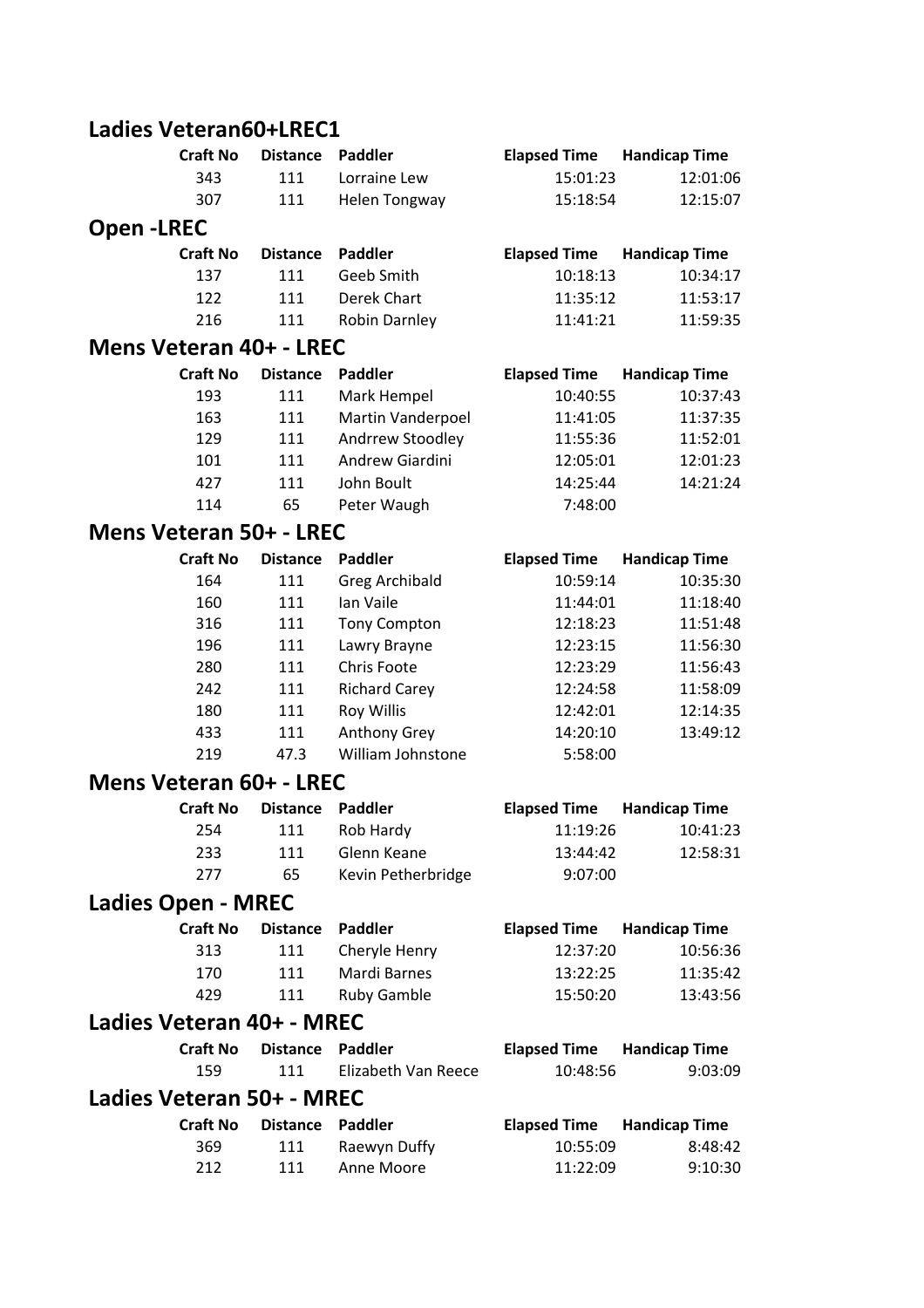|                                | 200             | 111             | Merridy Huxley                         | 11:56:56            | 9:38:34              |
|--------------------------------|-----------------|-----------------|----------------------------------------|---------------------|----------------------|
|                                | 140             | 111             | Robin Robertson                        | 16:56:40            | 13:40:27             |
| <b>Open-MREC</b>               |                 |                 |                                        |                     |                      |
|                                | <b>Craft No</b> | <b>Distance</b> | Paddler                                | <b>Elapsed Time</b> | <b>Handicap Time</b> |
|                                | 144             | 111             | Tom Holloway                           | 10:44:58            | 10:50:08             |
|                                | 309             | 111             | Rowan Romeyn                           | 14:07:02            | 14:13:49             |
|                                | 246             | 111             | Patrick Van Oort-pieck                 | 15:46:36            | 15:54:10             |
|                                | 263             | 111             | John Mickan                            | 17:16:27            | 17:24:44             |
|                                | 444             | 111             | James Burchfield                       | 18:15:55            | 18:24:41             |
|                                | 189             | 40.8            | Sam Wythes                             | 5:55:00             |                      |
| Mens Veteran 40+ - MREC        |                 |                 |                                        |                     |                      |
|                                | <b>Craft No</b> | <b>Distance</b> | Paddler                                | <b>Elapsed Time</b> | <b>Handicap Time</b> |
|                                | 182             | 111             | <b>Stephen Morrow</b>                  | 10:25:48            | 10:12:02             |
|                                | 178             | 111             | Mark Sundin                            | 11:08:27            | 10:53:45             |
|                                | 318             | 111             | Craig Ryan                             | 13:17:47            | 13:00:14             |
|                                | 103             | 111             | <b>Bob Phillips</b>                    | 14:57:24            | 14:37:39             |
|                                | 191             | 111             | Glenn MacFadyen                        | 15:46:35            | 15:25:46             |
|                                | 209             | 111             | Ian Wilson                             | 16:07:57            | 15:46:39             |
|                                | 253             | 111             | Wayne Hicks                            | 16:40:25            | 16:18:24             |
| <b>Mens Veteran 50+ - MREC</b> |                 |                 |                                        |                     |                      |
|                                | <b>Craft No</b> | <b>Distance</b> | <b>Paddler</b>                         | <b>Elapsed Time</b> | <b>Handicap Time</b> |
|                                | 238             | 111             | David Merritt                          | 13:16:58            | 12:35:31             |
|                                | 286             | 111             | George Johnston                        | 17:37:57            | 16:42:56             |
|                                | 396             | 102.5           | <b>Wade Rowston</b>                    | 11:55:00            |                      |
| <b>Mens Veteran 60 + MREC</b>  |                 |                 |                                        |                     |                      |
|                                | <b>Craft No</b> | <b>Distance</b> | <b>Paddler</b>                         | <b>Elapsed Time</b> | <b>Handicap Time</b> |
|                                | 125             | 111             | Jim Buckland                           | 11:42:33            | 10:51:58             |
|                                |                 |                 |                                        |                     |                      |
|                                | 128             | 111             | Ian Bachelor                           | 14:26:38            | 13:24:14             |
| <b>Ocean Racing Skis</b>       |                 |                 |                                        |                     |                      |
|                                | Craft No        | <b>Distance</b> | <b>Paddler</b>                         | <b>Elapsed Time</b> | <b>Handicap Time</b> |
|                                | 168             | 111             | Damien Daley                           | 8:27:48             | 9:19:05              |
|                                | 426             | 111             | Glen Orchard                           | 9:09:38             | 10:05:09             |
|                                | 349             | 111             | Nathan Haythorpe                       | 9:39:33             | 10:38:05             |
|                                | 446             | 111             | Andrew Bourke                          | 9:49:44             | 10:49:18             |
|                                | 368             | 111             | <b>Chris Maker</b>                     | 9:55:41             | 10:55:51             |
|                                | 278             | 111             | David Lowe                             | 9:57:12             | 10:57:31             |
|                                | 157             | 111             | <b>Tony Coyle</b>                      | 10:04:26            | 11:05:29             |
|                                | 155             | 111             | Chris Mason                            | 10:04:27            | 11:05:30             |
|                                | 386             | 111             | Andrew Gray                            | 10:12:48            | 11:14:42             |
|                                | 151             | 111             | Stan Dickson                           | 10:14:45            | 11:16:50             |
|                                | 297             | 111             | John Summers                           | 10:14:45            |                      |
|                                | 161             | 111             | <b>Eddie Macinante</b>                 | 10:18:10            | 11:20:36             |
|                                | 251             | 111             | Ian Maxted                             | 10:49:10            | 11:54:44             |
|                                | 456             | 111             | Kate Handley                           | 11:07:36            | 12:15:02             |
|                                | 370             | 111             | Kerrie Shimeld                         | 12:38:42            | 13:55:20             |
|                                | 107<br>130      | 111<br>65       | Christian Cox<br><b>Brett Mitchell</b> | 14:18:43<br>8:07:00 | 15:45:27             |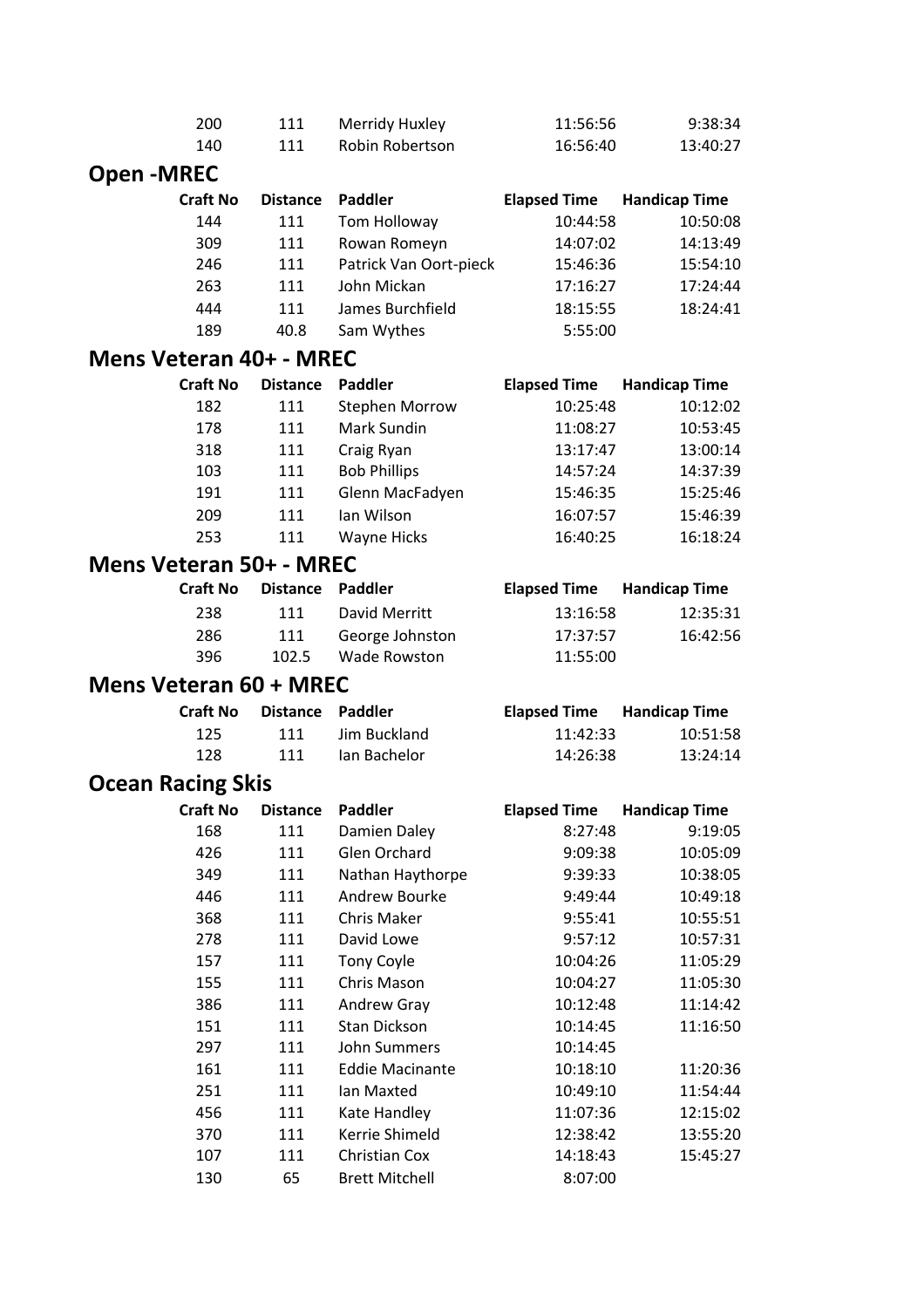|                                     | 437             | 54              | Kieran Brown                | 5:23:00              |                      |
|-------------------------------------|-----------------|-----------------|-----------------------------|----------------------|----------------------|
| Mens Veteran 40+ Outrigger 1        |                 |                 |                             |                      |                      |
|                                     | <b>Craft No</b> | <b>Distance</b> | Paddler                     | <b>Elapsed Time</b>  | <b>Handicap Time</b> |
|                                     | 248             | 111             | <b>Andrew Mathers</b>       | 16:44:59             | 16:14:50             |
| <b>Mens Veteran 50+ Outrigger 1</b> |                 |                 |                             |                      |                      |
|                                     | <b>Craft No</b> | <b>Distance</b> | <b>Paddler</b>              | <b>Elapsed Time</b>  | <b>Handicap Time</b> |
|                                     | 315             | 111             | Frank Kingma                | 11:47:17             | 11:04:51             |
|                                     | 222             | 65              | <b>Rod Clark</b>            | 6:55:00              |                      |
|                                     | 416             | 111             | <b>Grant Hughes</b>         | <b>DSQ</b>           |                      |
| <b>Open - Outrigger 2</b>           |                 |                 |                             |                      |                      |
|                                     | <b>Craft No</b> | <b>Distance</b> | <b>Paddler</b>              | <b>Elapsed Time</b>  | <b>Handicap Time</b> |
|                                     | 213             | 111             | Joshua Foster               | 10:29:38             | 10:51:02             |
|                                     |                 |                 | <b>Tony Bond</b>            | 10:29:38             |                      |
| <b>Mixed Open Outrigger 2</b>       |                 |                 |                             |                      |                      |
|                                     | <b>Craft No</b> | <b>Distance</b> | <b>Paddler</b>              | <b>Elapsed Time</b>  | <b>Handicap Time</b> |
|                                     | 338             | 111             | <b>Claire Tingey</b>        | 11:04:07             | 10:38:53             |
|                                     |                 |                 | Mark Hall                   | 11:04:07             |                      |
| <b>Open - Outrigger 6</b>           |                 |                 |                             |                      |                      |
|                                     | <b>Craft No</b> | <b>Distance</b> | Paddler                     | <b>Elapsed Time</b>  | <b>Handicap Time</b> |
|                                     | 275             | 111             | <b>Matthew Morgan</b>       | 11:28:38             | 12:59:32             |
|                                     |                 |                 | Lynne Donohoe               | 11:28:38             |                      |
|                                     |                 |                 | Samatha Carroll             | 11:28:38             |                      |
|                                     |                 |                 | Angela Finch                | 11:28:38             |                      |
|                                     |                 |                 | <b>Steve Bennett</b>        | 11:28:38             |                      |
|                                     |                 |                 | Liz Mathieson               | 11:28:38             |                      |
|                                     | 283             | 111             | Simon Oliver                | 12:42:28             | 14:23:07             |
|                                     |                 |                 | Paul Henson                 | 12:42:28             |                      |
|                                     |                 |                 | Michael Daniel              | 12:42:28             |                      |
|                                     |                 |                 | Thea Daniel                 | 12:42:28             |                      |
|                                     |                 |                 | Inga Davis                  | 12:42:28             |                      |
|                                     | 217             | 111             | David Turnbull<br>Nuku Taia | 12:42:28<br>12:46:39 | 14:27:51             |
|                                     |                 |                 | Adrian Chua                 | 12:46:39             |                      |
|                                     |                 |                 | <b>Peter McAlister</b>      | 12:46:39             |                      |
|                                     |                 |                 | lan Amos                    | 12:46:39             |                      |
|                                     |                 |                 | Paul Webster                | 12:46:39             |                      |
|                                     |                 |                 | <b>Timothy Vose</b>         | 12:46:39             |                      |
| <b>Mixed Open Outrigger 6</b>       |                 |                 |                             |                      |                      |
|                                     | <b>Craft No</b> | <b>Distance</b> | Paddler                     | <b>Elapsed Time</b>  | <b>Handicap Time</b> |
|                                     | 188             | 111             | Nicola Frowen               | 10:00:02             | 10:31:50             |
|                                     |                 |                 | Stephen Jack                | 10:00:02             |                      |
|                                     |                 |                 | Lisa Green                  | 10:00:02             |                      |
|                                     |                 |                 | Kathleen Burrows            | 10:00:02             |                      |
|                                     |                 |                 | <b>Stuart Young</b>         | 10:00:02             |                      |
|                                     |                 |                 | Chris Kerr                  | 10:00:02             |                      |
| Mivod Votora AOL                    |                 |                 |                             |                      |                      |

#### **Mixed Veteran 40+ Outrigger6**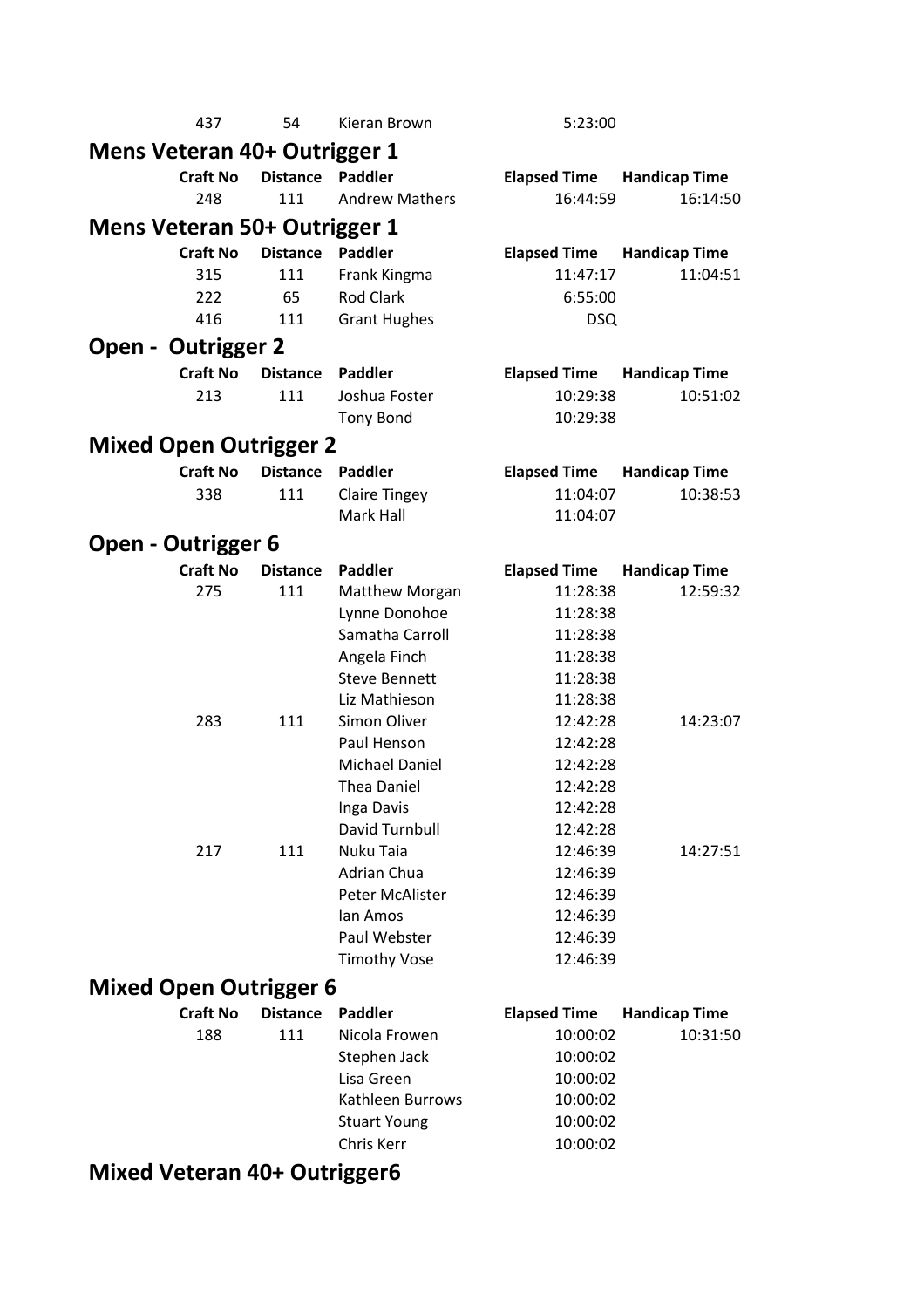|                                 | <b>Craft No</b> | <b>Distance</b> | <b>Paddler</b>          | <b>Elapsed Time</b>  | <b>Handicap Time</b> |  |  |  |
|---------------------------------|-----------------|-----------------|-------------------------|----------------------|----------------------|--|--|--|
|                                 | 201             | 111             | <b>Troy Vingerhoed</b>  | 11:23:54             | 12:30:55             |  |  |  |
|                                 |                 |                 | Petra Salna             | 11:23:54             |                      |  |  |  |
|                                 |                 |                 | Dion Durward            | 11:23:54             |                      |  |  |  |
|                                 |                 |                 | Judy Fletcher           | 11:23:54             |                      |  |  |  |
|                                 |                 |                 | Jane Garness            | 11:23:54             |                      |  |  |  |
|                                 |                 |                 | Ken Hutcheson           | 11:23:54             |                      |  |  |  |
| Open Veteran 40+ Outrigger6     |                 |                 |                         |                      |                      |  |  |  |
|                                 | <b>Craft No</b> | <b>Distance</b> | <b>Paddler</b>          | <b>Elapsed Time</b>  | <b>Handicap Time</b> |  |  |  |
|                                 | 430             | 111             | Petr Valouch            | 11:14:23             | 12:19:07             |  |  |  |
|                                 |                 |                 | Graeme Bacon            | 11:14:23             |                      |  |  |  |
|                                 |                 |                 | Robyn Bruce             | 11:14:23             |                      |  |  |  |
|                                 |                 |                 | Joanne Petterson        | 11:14:23             |                      |  |  |  |
|                                 |                 |                 | Geoffrey Eldridge       | 11:14:23             |                      |  |  |  |
|                                 | 205             | 111             | Joe lacono              | 11:47:59             | 12:55:57             |  |  |  |
|                                 |                 |                 | <b>Helen Mauric</b>     | 11:47:59             |                      |  |  |  |
|                                 |                 |                 | Joe Bidwell             | 11:47:59             |                      |  |  |  |
|                                 |                 |                 | <b>Frances Stanley</b>  | 11:47:59             |                      |  |  |  |
|                                 |                 |                 | Peter Jolly             | 11:47:59             |                      |  |  |  |
|                                 |                 |                 | Lorne Smith             | 11:47:59             |                      |  |  |  |
| <b>Ladies Junior - REC2</b>     |                 |                 |                         |                      |                      |  |  |  |
|                                 | 407             | 111             | Fiona Brunckhorst       | 13:54:26             | 10:26:40             |  |  |  |
|                                 |                 |                 | Nicola Armstrong        | 13:54:26             |                      |  |  |  |
| <b>Mens Junior - REC2</b>       |                 |                 |                         |                      |                      |  |  |  |
|                                 | 413             | 111             | Nick Allen              | 10:47:43             | 9:41:39              |  |  |  |
|                                 |                 |                 | <b>Tiernan May</b>      | 10:47:43             |                      |  |  |  |
|                                 | 458             | 111             | Alex Crees-Meldrum      | 13:13:01             | 11:52:08             |  |  |  |
|                                 |                 |                 | Daniel Sole             | 13:13:01             |                      |  |  |  |
|                                 | 453             | 111             | Michael Taylor          | 17:34:50             | 15:47:14             |  |  |  |
|                                 |                 |                 | Darcy James             | 17:34:50             |                      |  |  |  |
| <b>Mixed Veteran 50+ - REC2</b> |                 |                 |                         |                      |                      |  |  |  |
|                                 |                 | 111             |                         |                      |                      |  |  |  |
|                                 | 341             |                 | Urs Mader<br>Arni Mader | 10:40:12<br>10:40:12 | 8:57:08              |  |  |  |
|                                 |                 |                 |                         |                      |                      |  |  |  |
| Mens veteran 60+ - Srec         |                 |                 |                         |                      |                      |  |  |  |
|                                 | 298             | 111             | <b>Tom Simmat</b>       | 10:35:24             | 8:59:27              |  |  |  |
|                                 | 257             |                 | <b>Roy Phillips</b>     | 15:39:16             | 13:17:26             |  |  |  |
| Ladies veteran 40+ - SSK1       |                 |                 |                         |                      |                      |  |  |  |
|                                 | 194             | 111             | Debra Hamann            | 14:58:50             | 12:37:43             |  |  |  |
| Open - SSK1                     |                 |                 |                         |                      |                      |  |  |  |
|                                 | 234             | 111             | Darren Kable            | 10:29:50             | 10:39:17             |  |  |  |
| Stand up                        |                 |                 |                         |                      |                      |  |  |  |
|                                 | 294             | 111             | Cameron McKay           | 12:33:50             | 9:39:42              |  |  |  |
|                                 | 436             | 111             | <b>Ben Brown</b>        | 12:45:40             | 9:48:48              |  |  |  |
|                                 | 132             | 111             | Mitchell Pearson        | 14:42:46             | 11:18:51             |  |  |  |
|                                 | 247             | 111             | Matt Patterson          | 14:50:03             | 11:24:27             |  |  |  |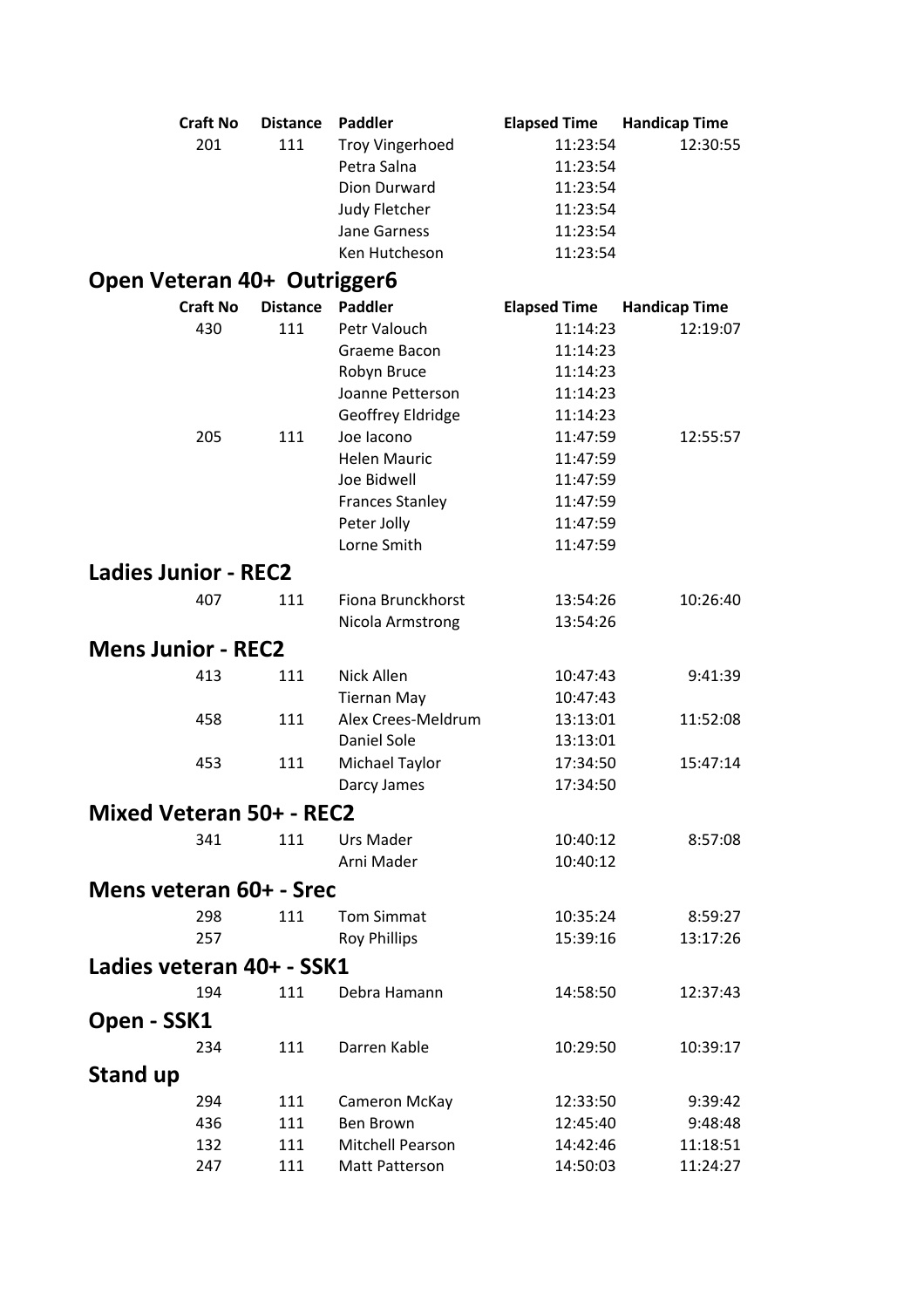|                                    | 272        | 77   | Michelle England                   | 10:43:00             |          |  |  |
|------------------------------------|------------|------|------------------------------------|----------------------|----------|--|--|
|                                    | 271        | 31.2 | Owen Hurley                        | 5:20:00              |          |  |  |
| Ladies Open - TK1                  |            |      |                                    |                      |          |  |  |
|                                    | 428        | 65   | Jade Hamilton                      | 12:16:00             |          |  |  |
| Ladies Veteran 60+ - TK1           |            |      |                                    |                      |          |  |  |
|                                    | 419        | 111  | Ann Lloyd-Green                    | 15:49:59             | 12:23:50 |  |  |
|                                    |            |      |                                    |                      |          |  |  |
| Open - TK1                         |            |      |                                    |                      |          |  |  |
|                                    | 330<br>203 | 111  | Peter Edney                        | 11:49:35<br>15:27:55 | 11:51:43 |  |  |
|                                    | 455        | 98.5 | Daniel Smoothy<br>David Grigg      | 16:00:00             | 15:30:42 |  |  |
|                                    |            |      |                                    |                      |          |  |  |
| Mens Veteran 40+ - TK1             | 310        | 111  | Alan Clark                         |                      |          |  |  |
|                                    |            |      |                                    | 14:56:36             | 14:32:24 |  |  |
| Mens Veteran 60+ - TK1             |            |      |                                    |                      |          |  |  |
|                                    | 261        | 111  | Wenceslaus van Lint                | 11:31:55             | 10:38:38 |  |  |
| <b>Mixed Open - TK2</b>            |            |      |                                    |                      |          |  |  |
|                                    | 252        | 65   | David Hobbs                        | 7:24:00              |          |  |  |
|                                    |            |      | Leah Crockett                      | 7:24:00              |          |  |  |
|                                    | 415        | 65   | Paul Serra                         | 11:15:00             |          |  |  |
|                                    |            |      | Hannah Mayatt                      | 11:15:00             |          |  |  |
| Mens Veteran 60+ TK2               |            |      |                                    |                      |          |  |  |
|                                    | 262        | 65   | <b>Graham Maskiell</b>             | 9:46:00              |          |  |  |
|                                    |            |      | <b>Neil Peace</b>                  | 9:46:00              |          |  |  |
| Ladies Veteran 40+ - UN1           |            |      |                                    |                      |          |  |  |
|                                    | 104        | 111  | Joy Robinson                       | 14:10:40             | 12:57:31 |  |  |
| Open - UN1                         |            |      |                                    |                      |          |  |  |
|                                    | 337        | 111  | <b>Toby Hogbin</b>                 | 8:18:19              | 9:08:39  |  |  |
| Mens Veteran 40+ - UN1             |            |      |                                    |                      |          |  |  |
|                                    | 319        | 111  | <b>Richard Robinson</b>            | 8:57:51              | 9:34:25  |  |  |
|                                    | 360        | 98.5 | Cary Sandell                       | 16:10:00             |          |  |  |
|                                    | 441        | 65   | Peter Ryce                         | 7:50:00              |          |  |  |
|                                    | 377        | 31.2 | David Dal Cin                      | 4:00:00              |          |  |  |
| Mens Veteran 50+ - UN1             |            |      |                                    |                      |          |  |  |
|                                    | 146        | 111  | <b>Tony Hystek</b>                 | 9:08:01              | 9:27:12  |  |  |
| Mens veteran 60+ - UN1             |            |      |                                    |                      |          |  |  |
|                                    | 380        | 111  | <b>Timothy Hookins</b>             | 10:51:18             | 10:59:46 |  |  |
|                                    |            |      |                                    |                      |          |  |  |
| <b>Ladies Open - UN2</b>           |            |      |                                    |                      |          |  |  |
|                                    | 424        | 111  | Jo Dounias<br>Val Titov            | 10:03:07             | 9:58:18  |  |  |
| 10:03:07<br>Mens Veteran 40+ - UN2 |            |      |                                    |                      |          |  |  |
|                                    |            |      |                                    |                      |          |  |  |
|                                    | 311        | 111  | Adam Scott                         | 8:51:58              | 9:55:16  |  |  |
|                                    | 296        | 111  | Craig Kentwell<br>Jonathan Papalia | 8:51:58<br>10:28:53  | 11:43:43 |  |  |
|                                    |            |      |                                    |                      |          |  |  |